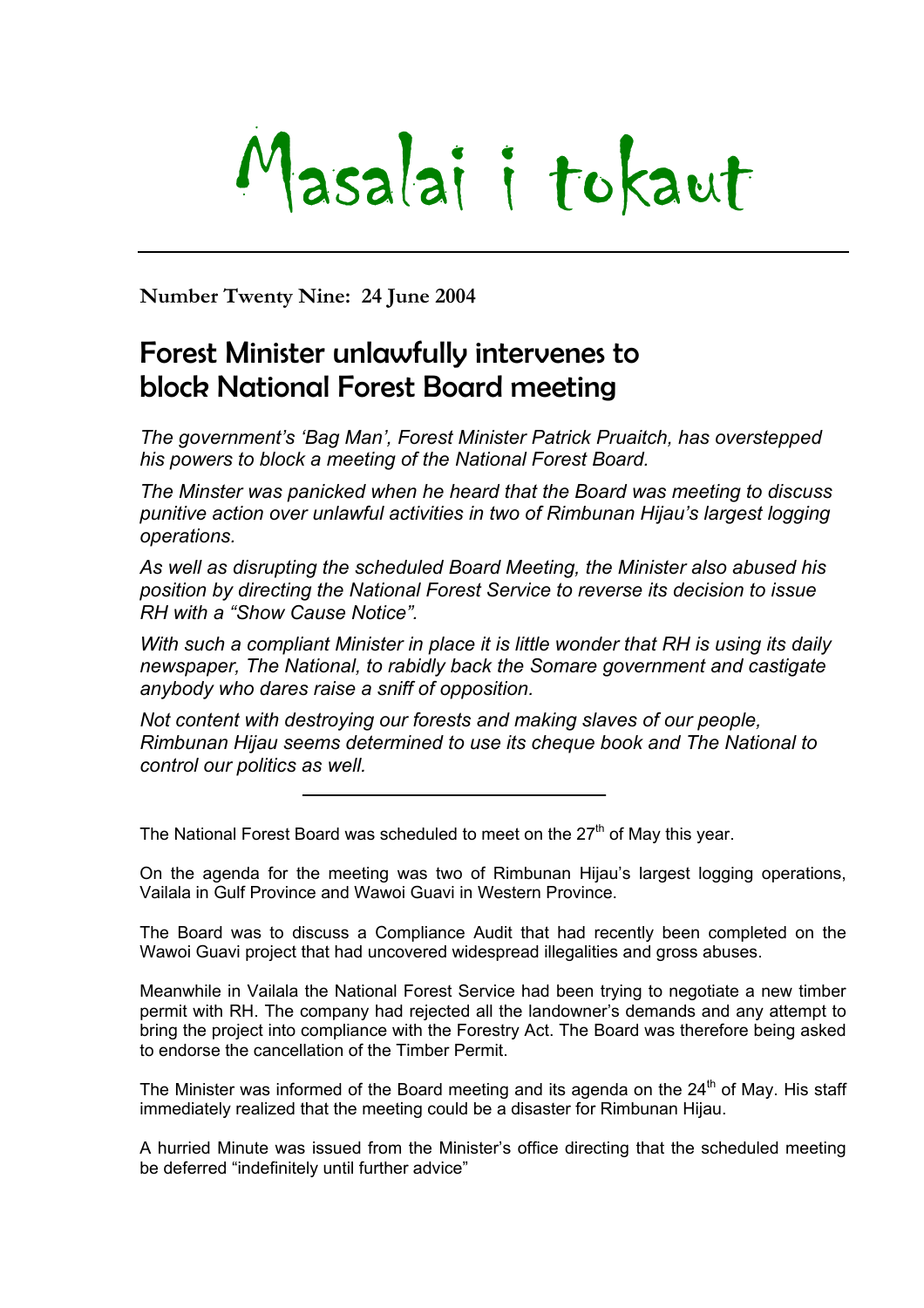

## Minister for Forests

## **MINUTE**

m

#### CHAIRMAN- DR. WARI IAMO

25TH MAY 2004 **DATE** 

#### **SUBJECT:** DIRECTION TO DEFER SPECIAL BOARD MEETING # 102

Thank you for your letter of  $24^{\circ}$  May 2004 that was coupled with the Board Papers for Special Board Meeting # 102 that is scheduled for  $27^{\circ}$  May 2004.

I had the pleasure of going through your Board Papers and have noted with serious concerns the submissions relating to a Compliance Audit for Wawoi Guavi Revised Timber Permit where is has suggested amendments to Section 137 of the Forestry Act and also the paper on Vailala Blocks 2 &3 Review negotiations where it recommended for a "Show Cause Notice" to be issued to the Permit Holder.

I have issued a direction for a ceasure of No "Show Cause Notice" and further directed that Renegotiations must commence immediately.

Hence I hereby direct you to defer the scheduled meeting indefinitely until further advice from this office.

HON. PATRICK PRUAITCH, MP **MINISTER FOR FORESTS** 

Yours faithfully.

 $_{\rm CC}$ 

Acting Managing Director-National Forest Service

P.O. BOX 5055, BOROKO, NATIONAL CAPITAL DISTRICT, PAPUA NEW GUINEA Telephone: (675) 327 7342 (Parliment) / 327 7918 / 920 (HQ -Hohola) Facsimile: (675) 327 7480 (Parliment) / 325 5457 (HQ- Hohola)

However the Minister has NO power under the Forestry Act to interfere in the workings of the National Forest Board and he had no business in abusing his position to try and protect a Malaysian logging company from proper scrutiny.

The Ministers direction that the Show Cause Notice is withdrawn and negotiations be recommenced was also totally outside his powers and a gross abuse of position.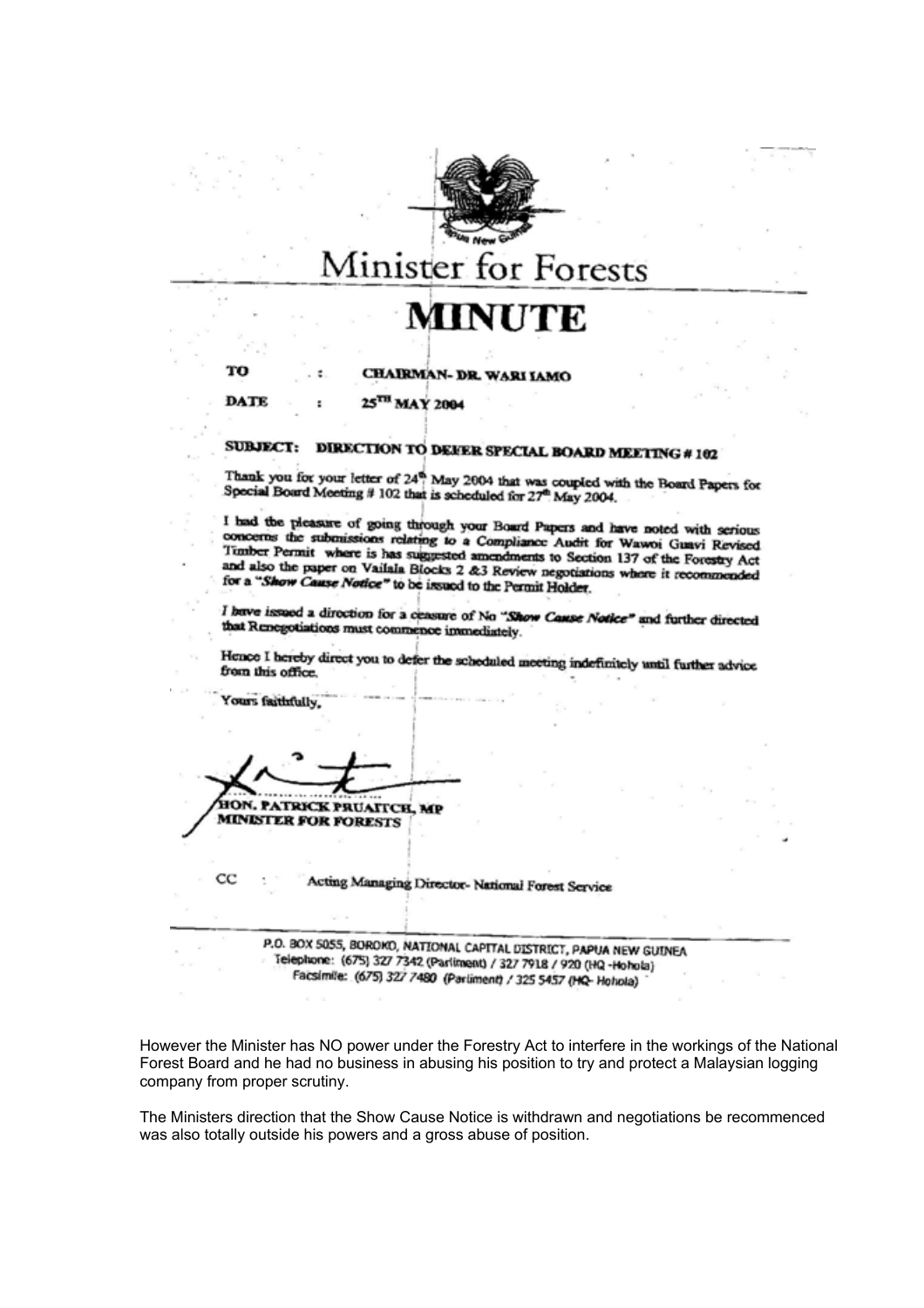This is clearly another example of what National Court Judge, Justice Michael Sevua, has described as the '*Minister for Forests clear lack of concern for the interests of the simple village people who own the forest resources'*. [1](#page-2-0)

Instead the Minister is determined; almost at any cost it seems, to protect the interests of Rimbunan Hijau and other Malaysian logging companies.

It was revealed this month in the Australian newspaper, The Age that "*Pruaitch has told senior officials he needed the company's (Rimbunan Hijau's) money to meet political funding needs*".[2](#page-2-1)

And the Minister and Rimbunan Hijau were once again ably served by the Chair of the National Forest Board and Secretary of the Department of Conservation, Dr Wari Iamo.

Although he knew full well that the Minister did not have the power to direct the National Forest Board not to meet, it was Dr Iamo who personally cancelled the meeting once he received the Ministers Minute.

|                                    | Circular                                                                                                                                                                    |                                                                                                |
|------------------------------------|-----------------------------------------------------------------------------------------------------------------------------------------------------------------------------|------------------------------------------------------------------------------------------------|
| TO                                 | <b>BOARD MEMBER</b>                                                                                                                                                         |                                                                                                |
|                                    |                                                                                                                                                                             |                                                                                                |
| DATE                               | 25 <sup>TH</sup> MAY 2004                                                                                                                                                   |                                                                                                |
| <b>SUBJECT:</b>                    | DEFERMENT OF SPECIAL BOARD MEETING NO. 102                                                                                                                                  |                                                                                                |
|                                    | This circular is to inform you that I have received the attached directive from the<br>Minister, who has directed that Special Board Meeting No. 102 scheduled for Thursday | 27 <sup>th</sup> May 2004 be deferred for reasons as stated hence the said meeting is deferred |
| indefinitely until further notice. |                                                                                                                                                                             |                                                                                                |

Dr Iamo is a well known supporter and advocate for Rimbunan Hijau.

 $\mathcal{L}$ 

<span id="page-2-0"></span><sup>&</sup>lt;sup>1</sup> Post Courier, 23 September 2003

<span id="page-2-1"></span> $P^2$  <http://www.theage.com.au/articles/2004/06/11/1086749874973.html?oneclick=true>